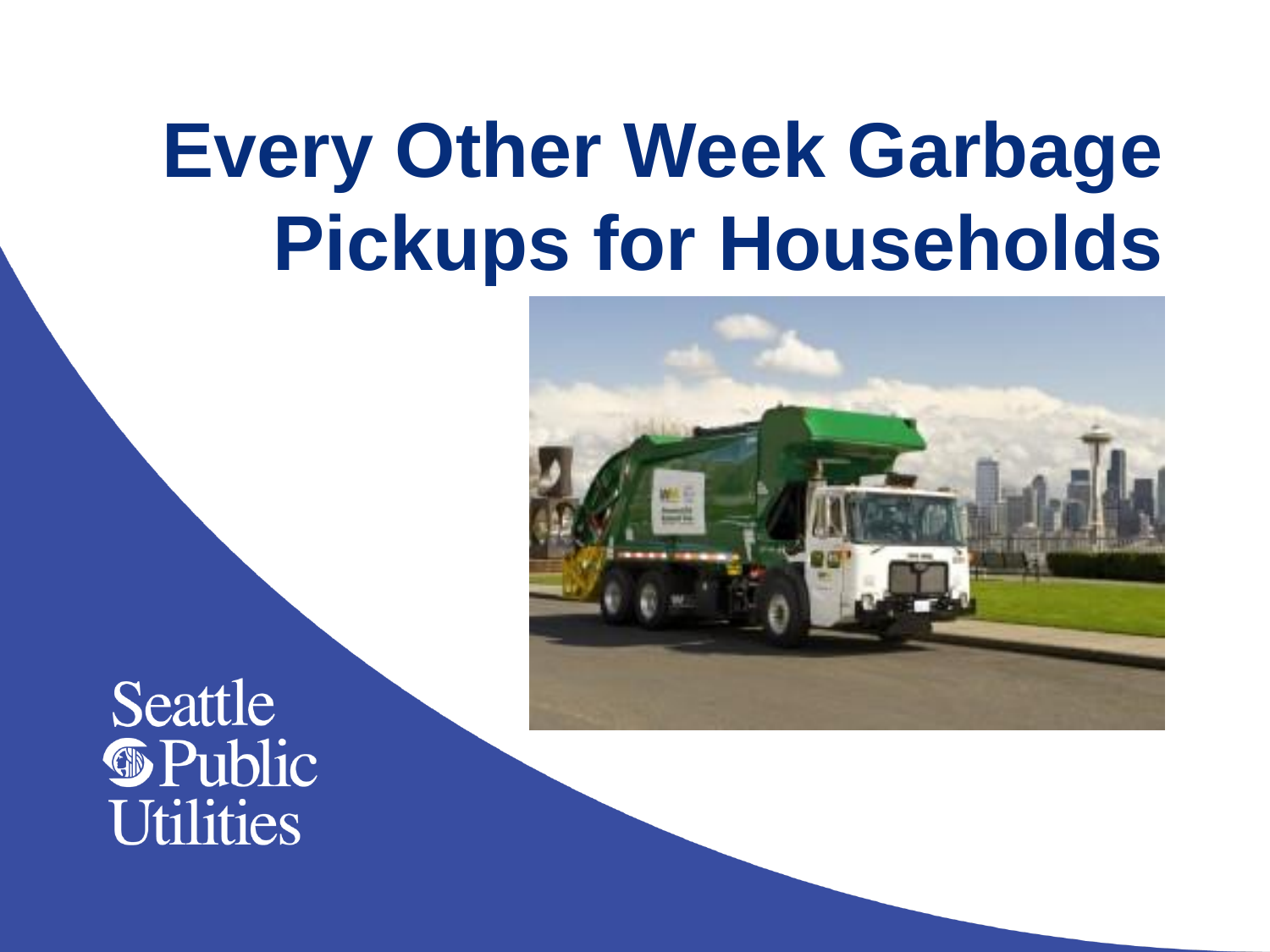# **Seattle Considers Every-Other Week (EOW) Garbage**

**Pros**

- **Saves up to \$5-6M per year**
- **Reduces truck impacts, traffic and emissions**
- **Encourages recycling and composting**
- **Implemented in other regional cities**

**Cons**

- **Potential for customer opposition and unintended consequences**
- **Higher rates for some**
- **Moderate overall savings may not justify perceived service drop**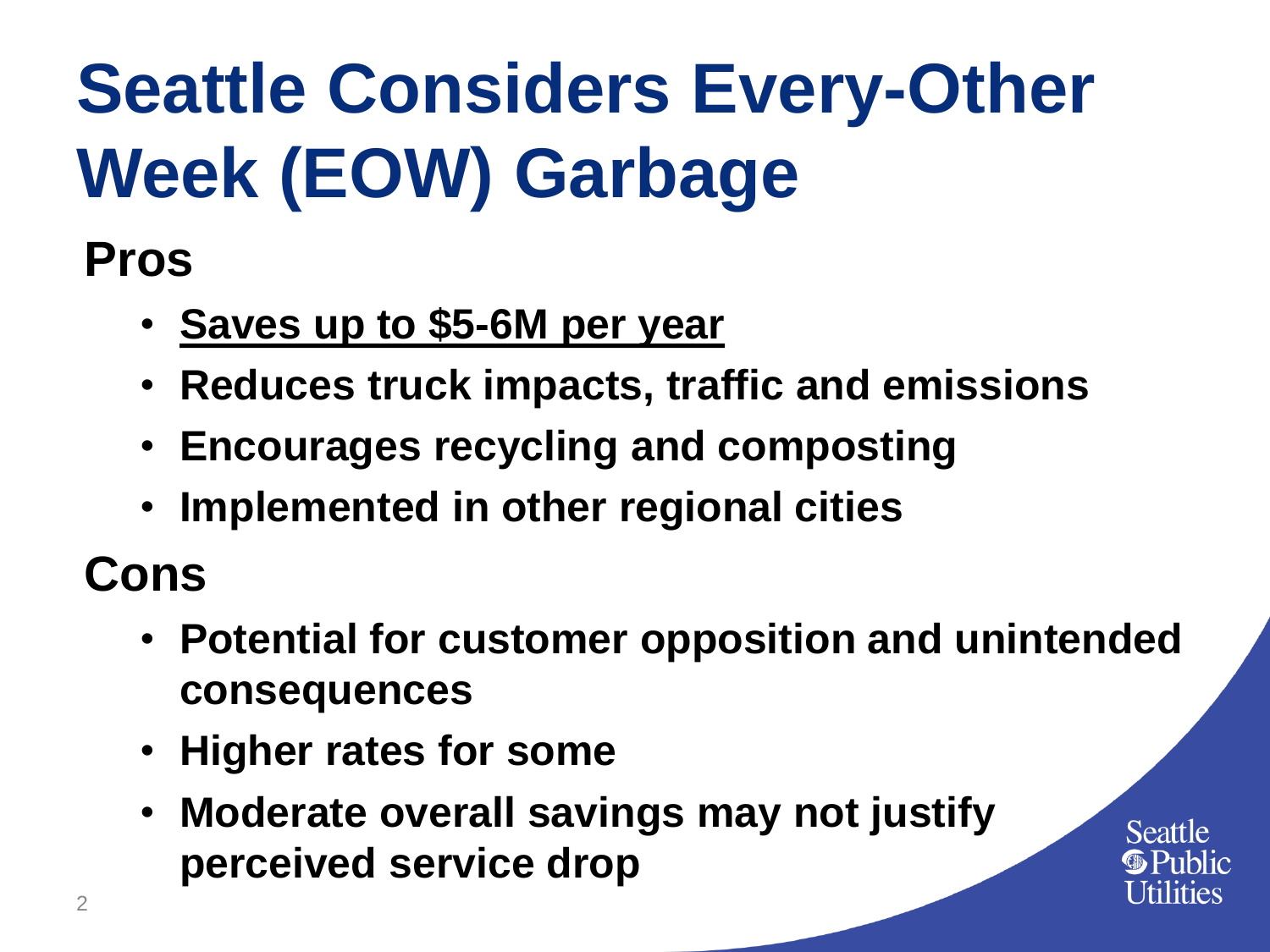## **Why do we seek your input now?**

**The Mayor and Council need to decide by early 1Q 2014, so that we can notify the contractors by 4/1/14 –if we want to implement in April of 2015. Missing this deadline would push off the next earliest implementation date to 4/1/16.**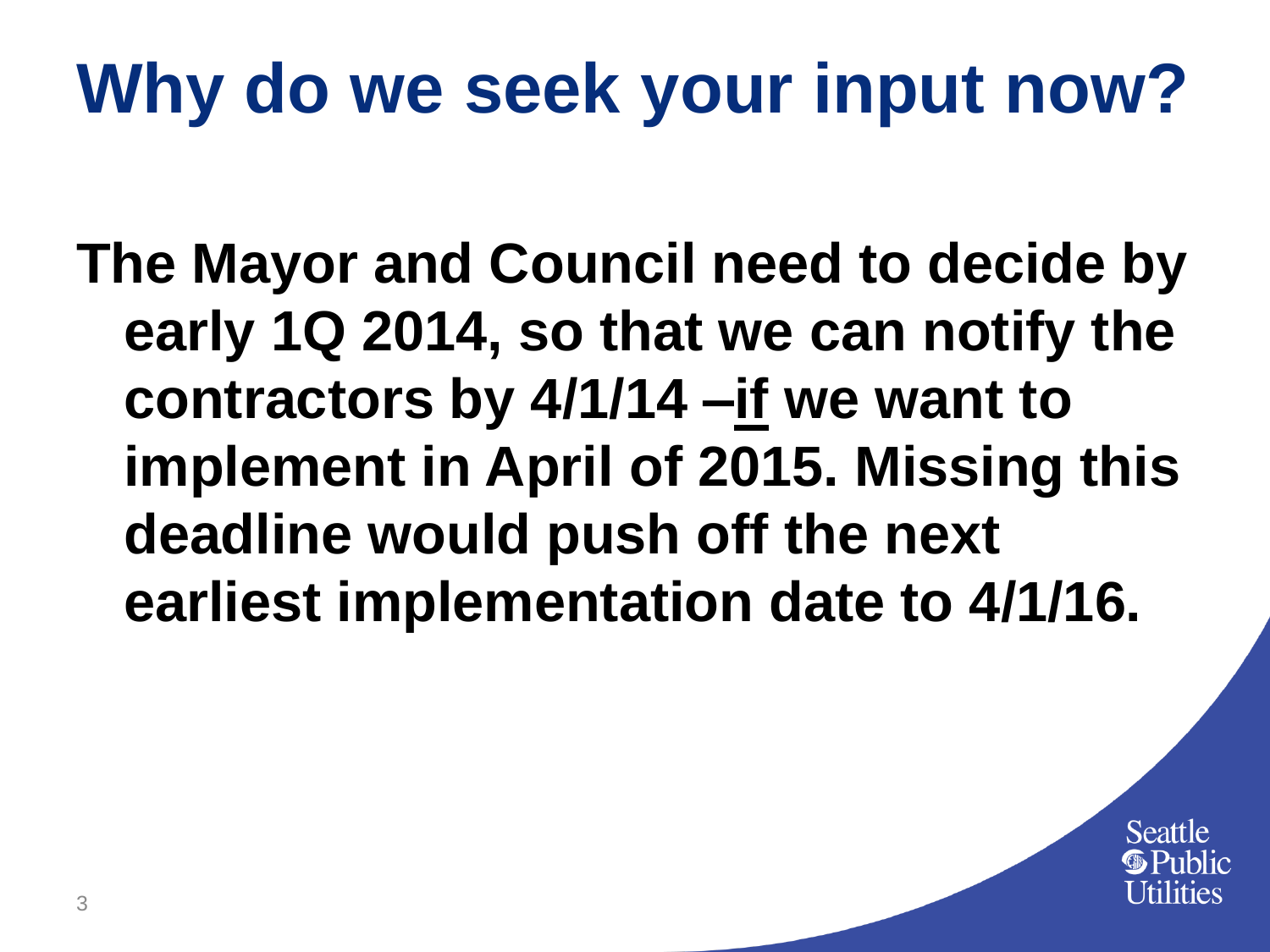## **2012 Pilot Background**

### **Council directed SPU to complete pilot to understand potential impacts**

- **Feedback from Seattle customers**
- **Impacts on different neighborhoods**
- **Recycling and composting benefits**
- **Reactions to different rate options**
- **Operational issues**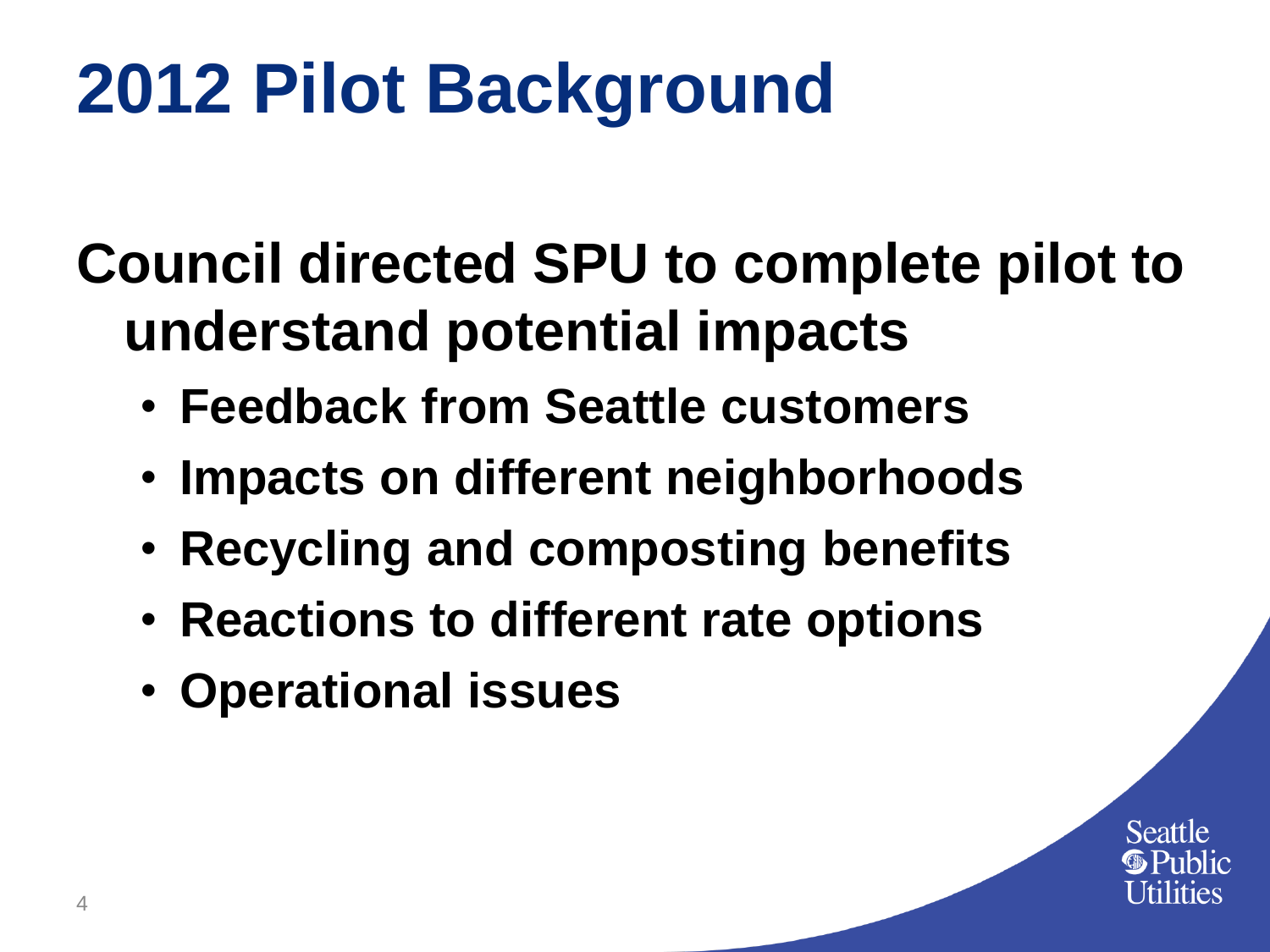### **Potential Citywide Context Citywide service could be as early as 2015 (if chosen)**

- **Pilot results in June 2013 report**
- **Solid Waste Advisory Committee reviewed in September and recommended implementation**
- **Customer Panel review in November 2013**
- **Mayor and Council decision by February 2014**
- **Notify contractors March 2014**
- **Possible citywide implementation April 2015**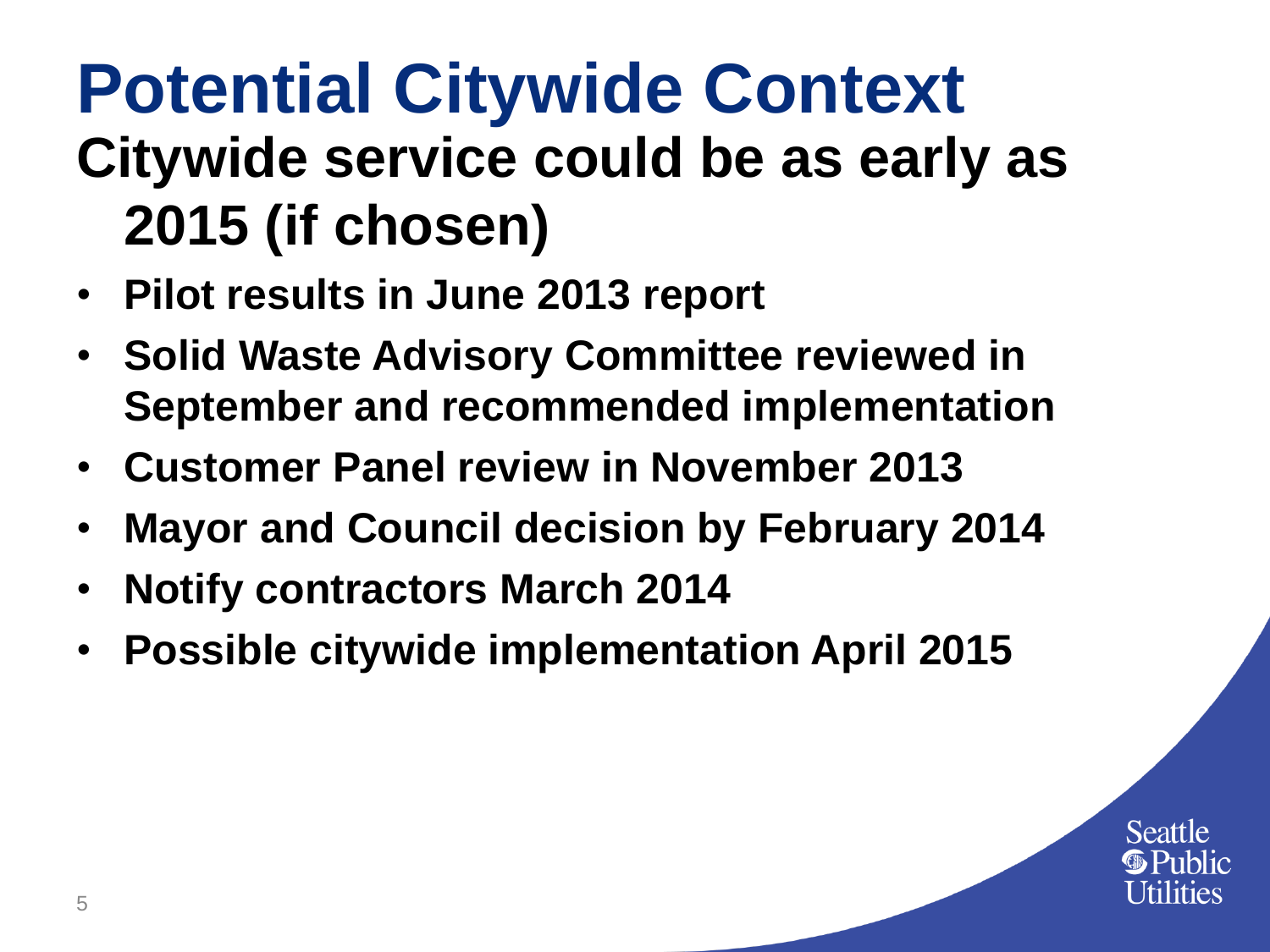## **Pilot Overview**

### **One Less Truck: July 1 to Dec. 31, 2012**

- Four contiguous pilot routes
- 200 single-family houses in each route 800 total
- Mandatory participation, with stipend
- Two customer rates tested (average 11% price break)
- Recycling, yard waste stayed the same
- Utilized Race and Social Justice focus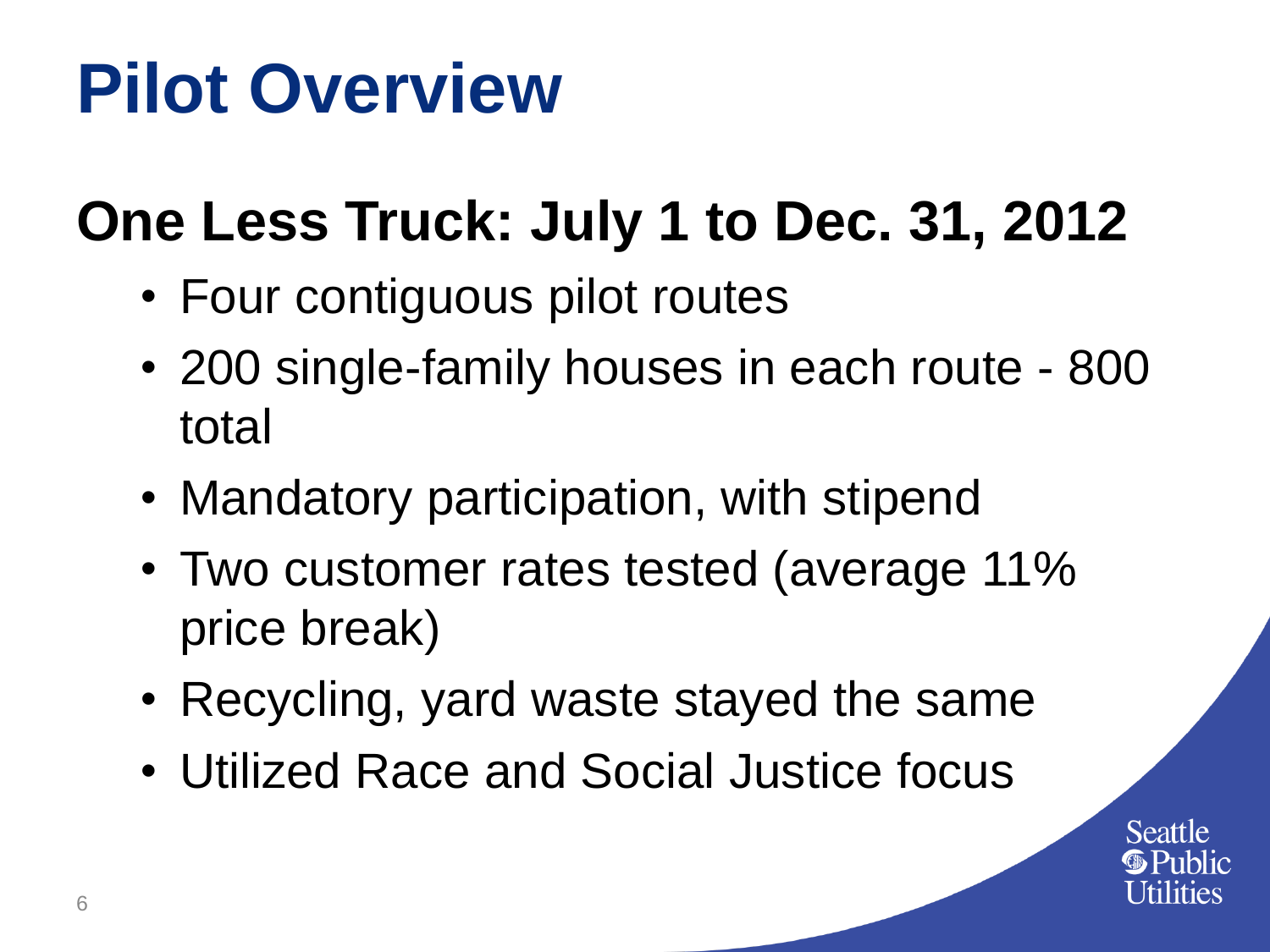# **Pilot Project Findings**

### **Two groups of findings, that inform:**

- *Whether* to go Citywide: **customer satisfaction, neighborhood impacts, recycling potential**
- *How* to implement if desired: **rate options, customer outreach, operations and transition impacts**
- **Focusing on first set of findings**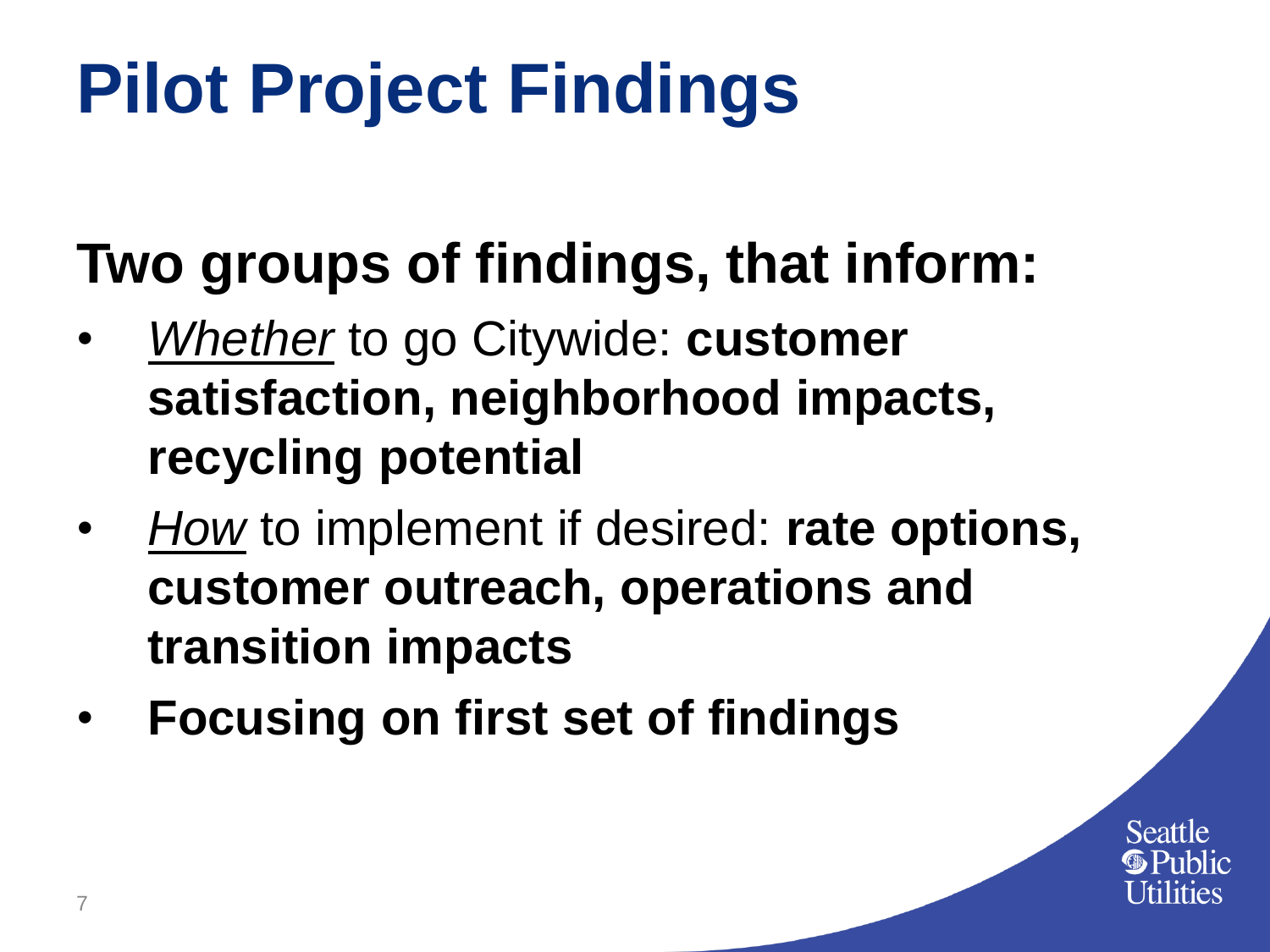## *Whether* **to Implement: Pilot Customer Satisfaction**

- **63% satisfied (a 5+ rating on 1-7 scale)**
- **Higher than 33% satisfaction in 2011 citywide survey**
- **Satisfaction higher for participants after pilot than in early stages**
- **Still much lower than with weekly service (89%)**
- **Recycling/yard waste satisfaction stayed high (89%)**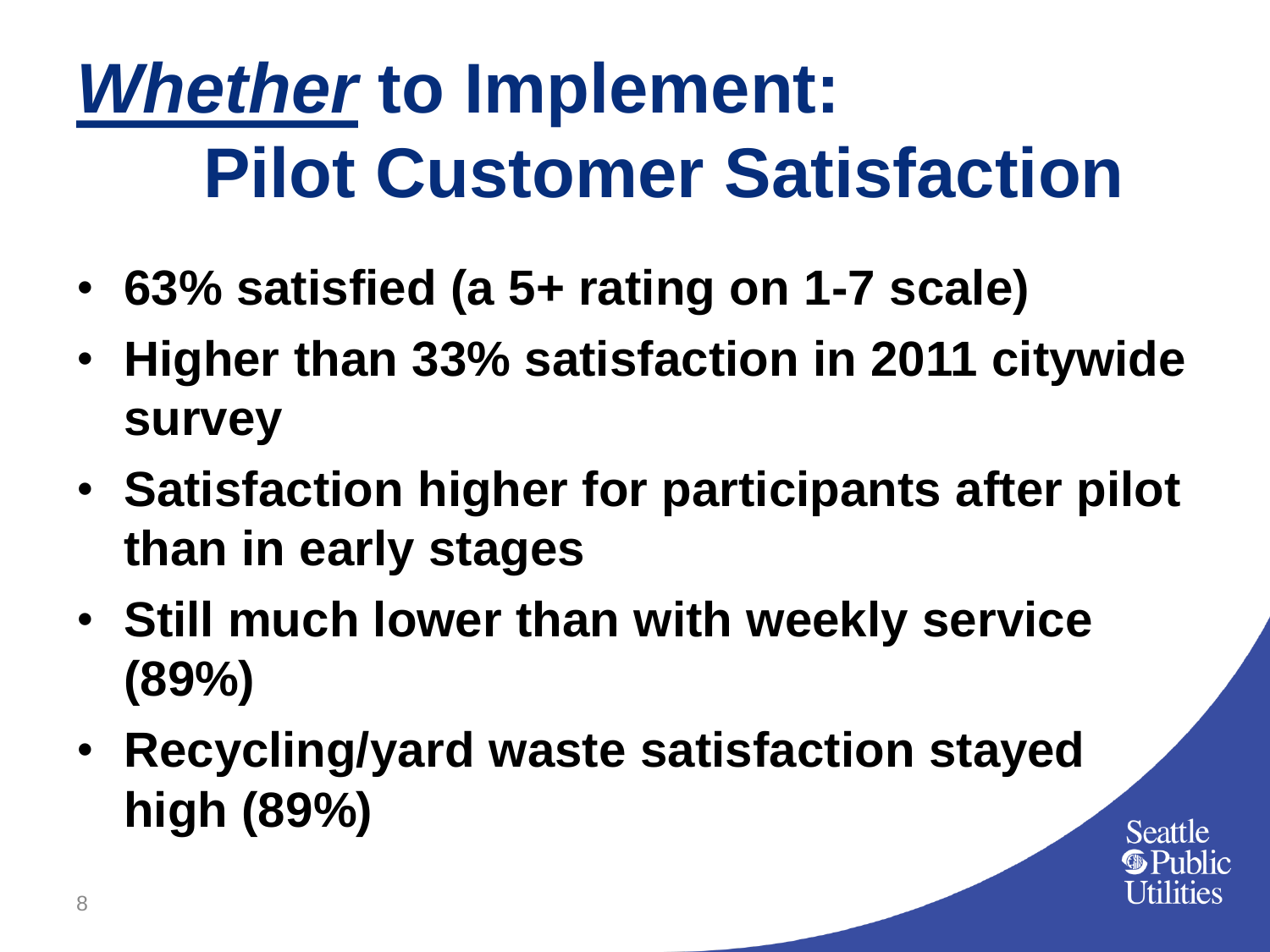## **Satisfaction by Key Demographics**

## **Higher satisfaction reported by:**

- **Whites and Asians**
- **Higher income**
- **Older and smaller households**
- **No diaper usage**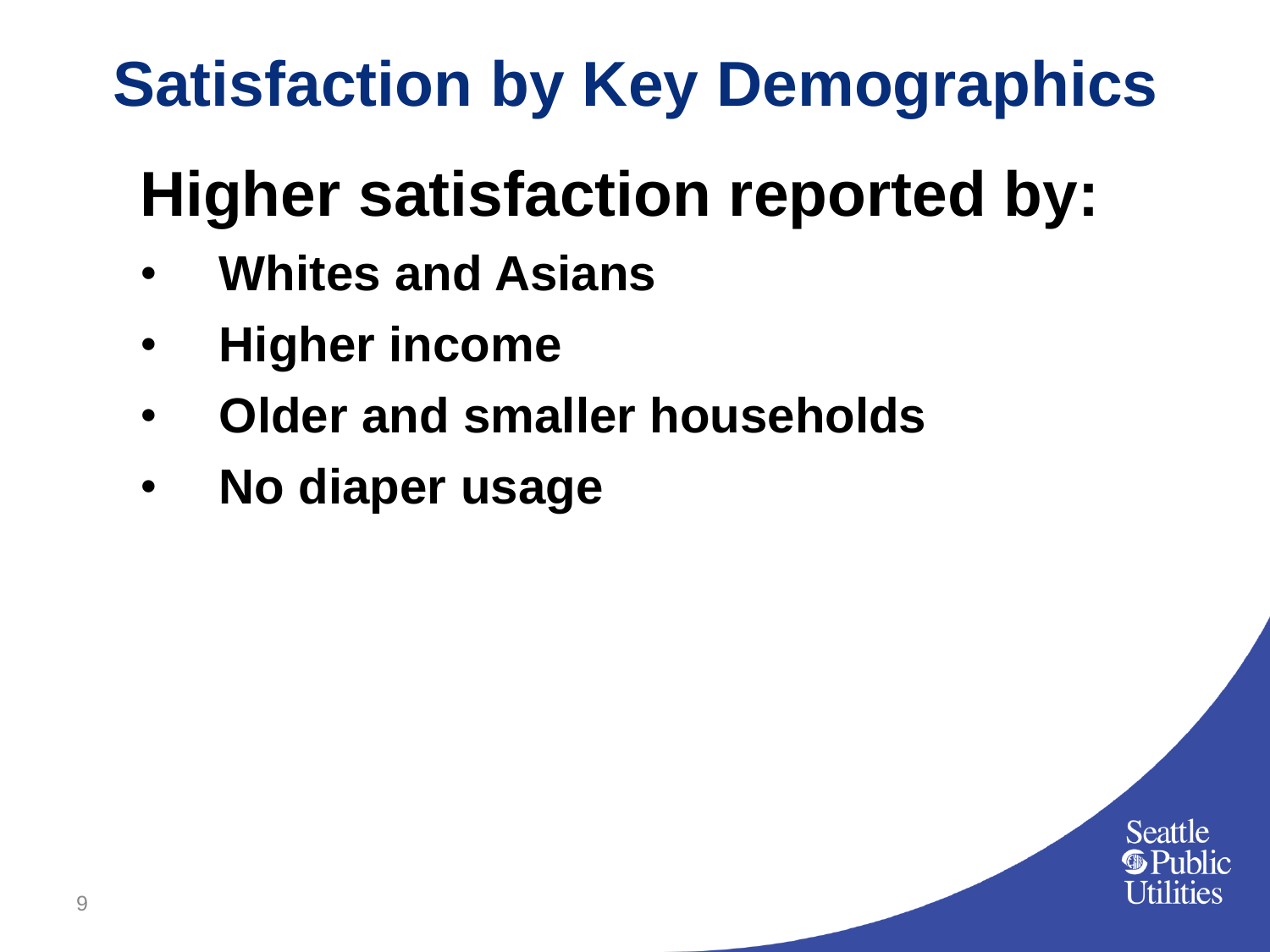## **Satisfaction Chart**

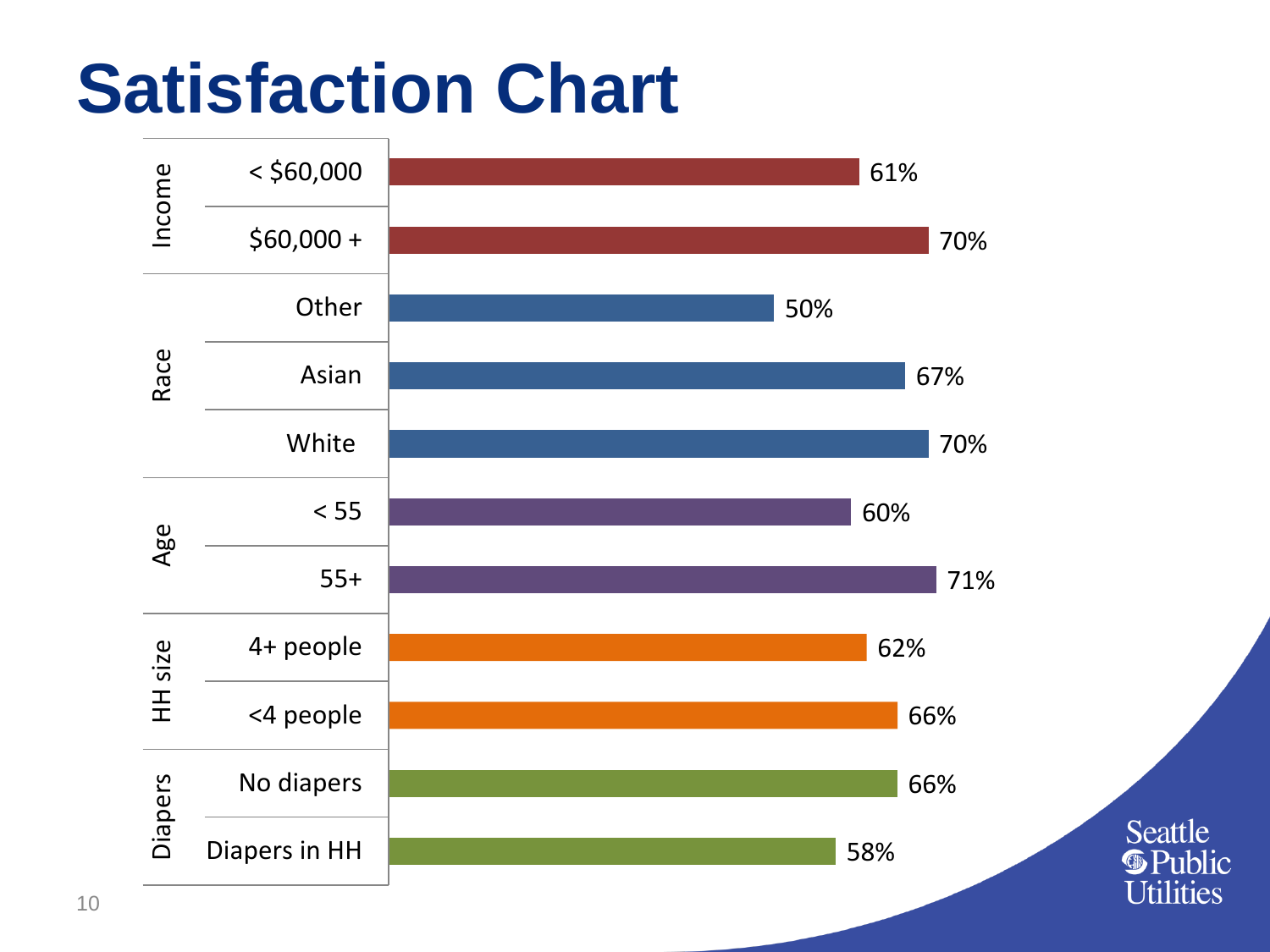### **Reasons for Satisfaction with Pilot**

#### **Of those satisfied:**

- 89% liked improving efficiencies and cutting costs.
- 80% liked the \$100 payment for participating.
- 73% did not experience rats or other pests.
- 73% felt there was less truck pollution in the neighborhood.
- 71% did not experience smells or odors.
- 65% said there were fewer trucks on the road.
- 60% said they were saving money on their bill.
- 55% reported their current garbage can worked well.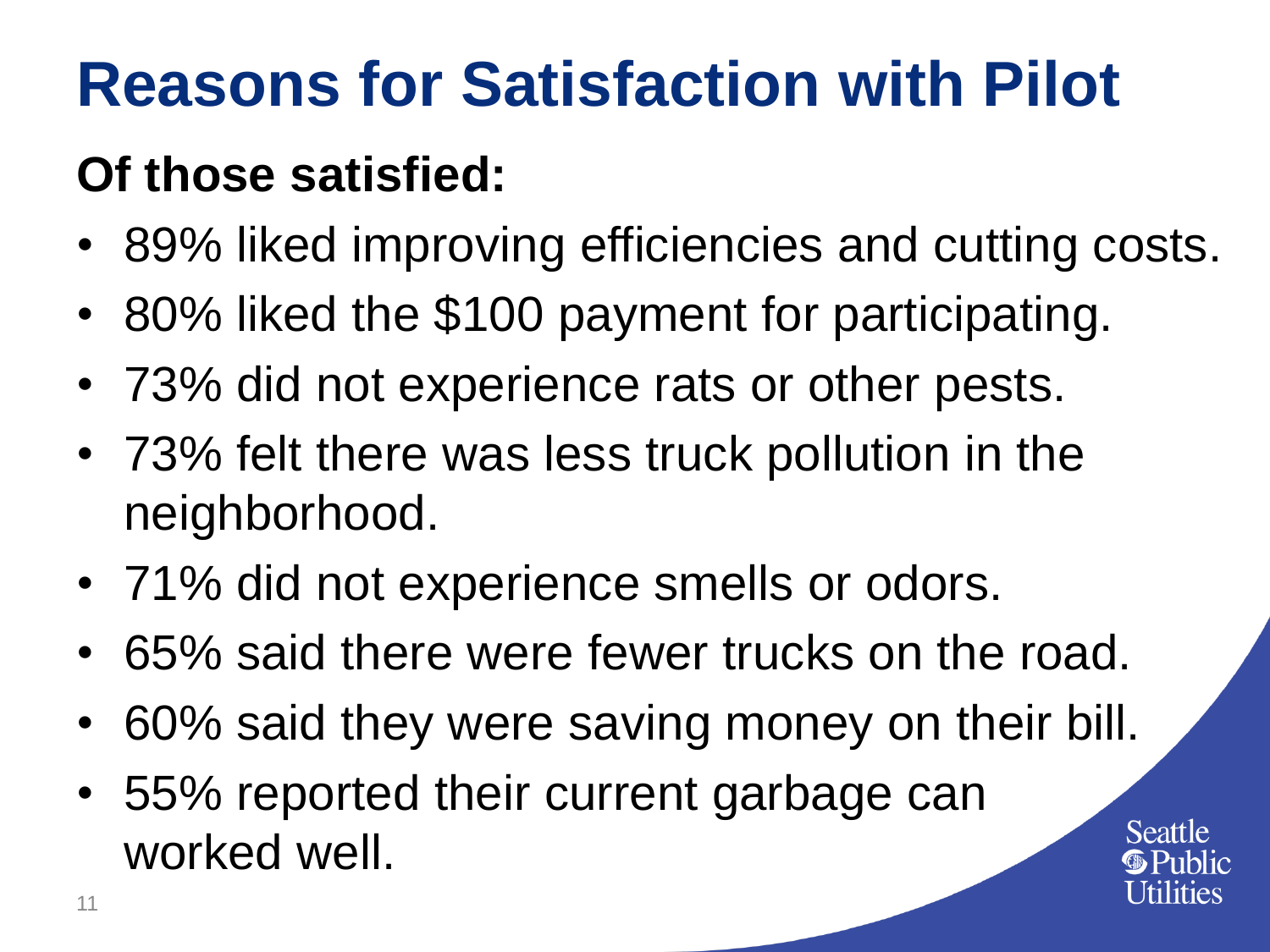## **Reasons for Dissatisfaction**

#### **Of those not satisfied:**

- 76% did not like having garbage on their property for that long.
- 72% felt the change increased smells and odors.
- 66% had to work harder to get garbage to fit in the can.
- 62% reported an increase in rodents and pests.
- 62% didn't like having to wait two weeks to have their garbage collected if they missed a collection.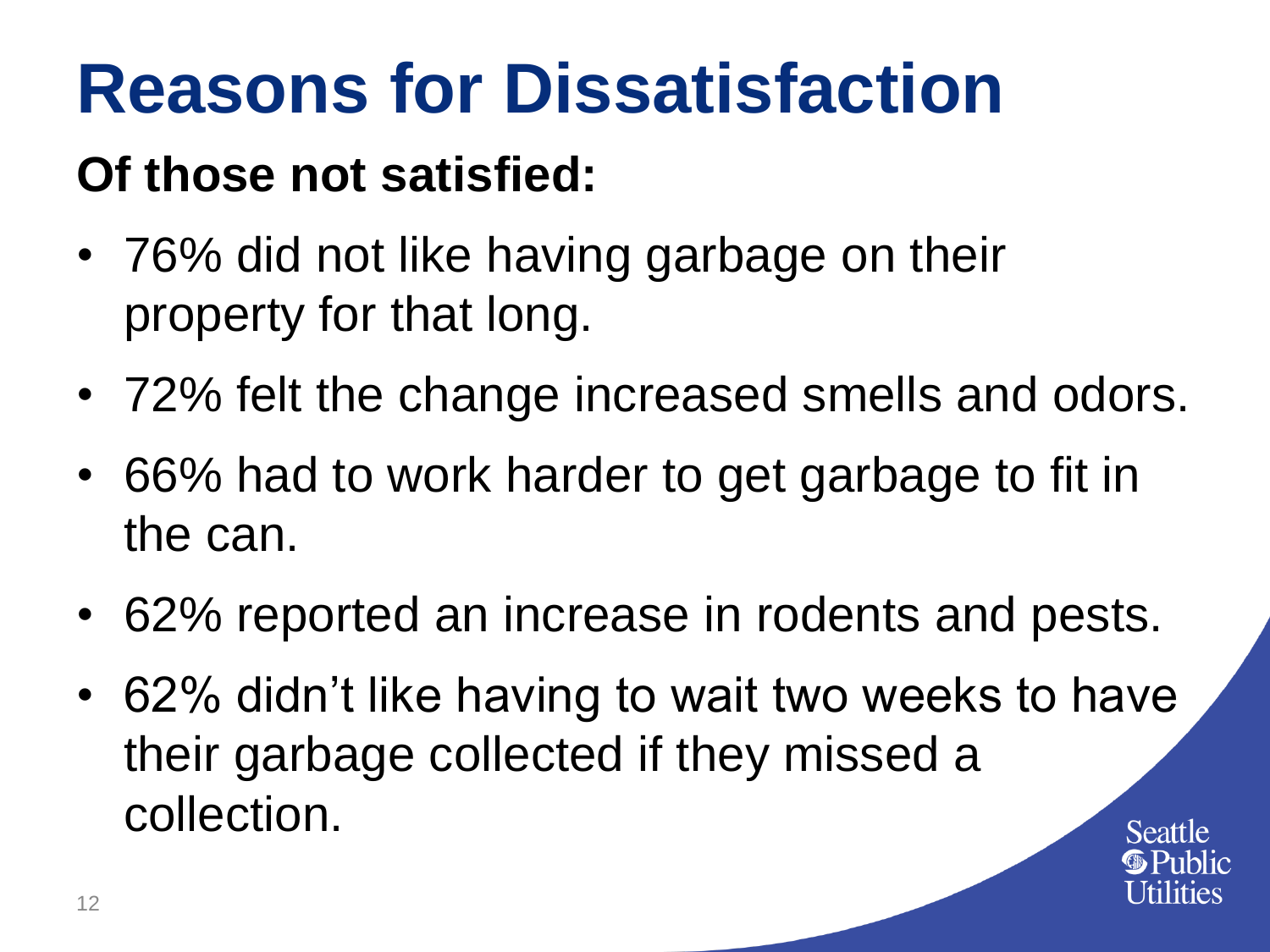# **Participants Recommendation for citywide change**

- **53% pilot respondents recommended citywide implementation (80% of satisfied participants recommended)**
- **33% opposed citywide (88% dissatisfied recommended against citywide)**
- **Demographic responses aligned with satisfaction feedback**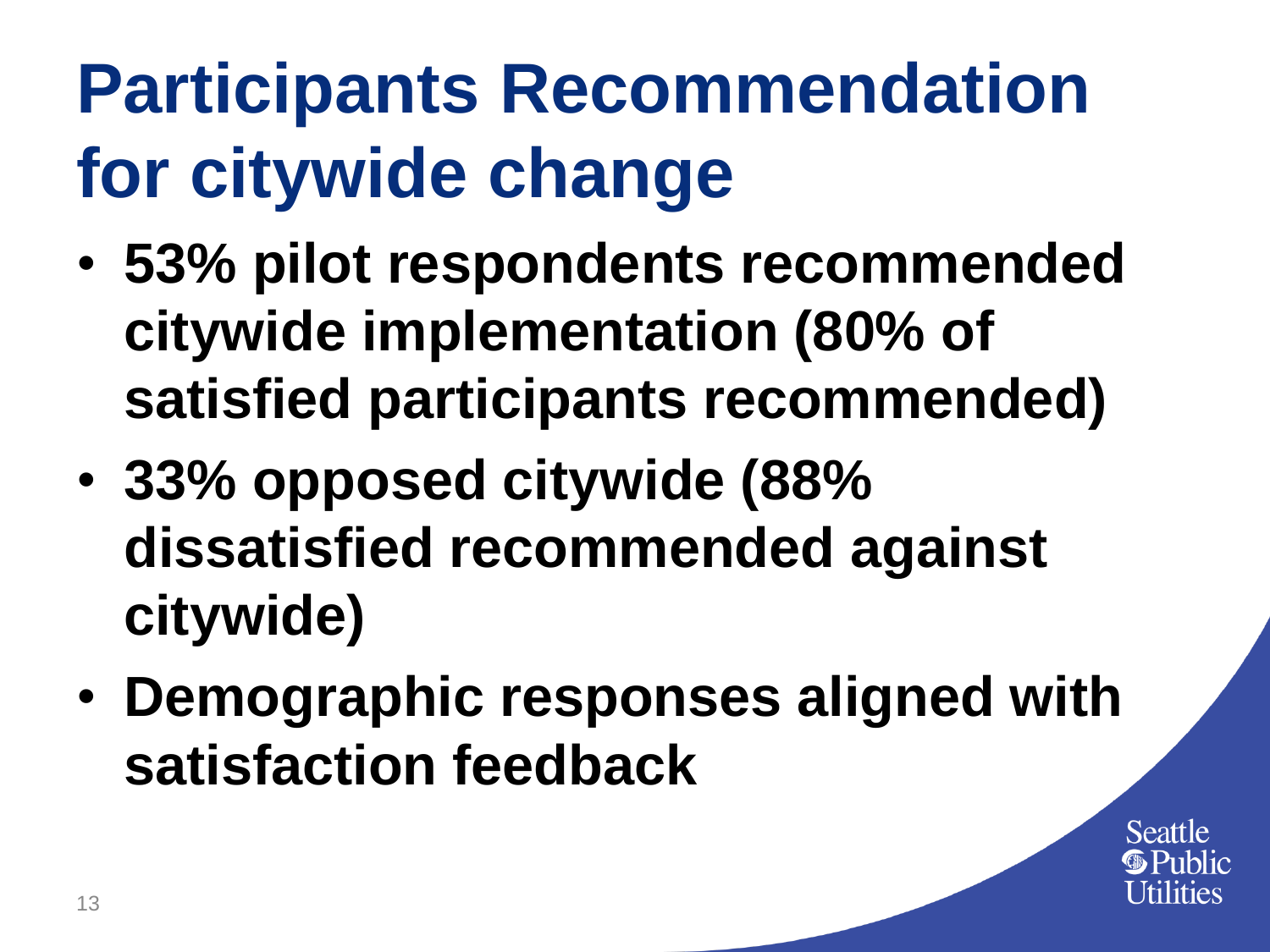## *Whether* **to Implement: Diversion Potential**

- **Pilot households reduced garbage by 15% more than citywide households**
- **Recycling increased. Food composting diversion was difficult to measure.**
- **30% survey respondents reported more food composting and 20% reported more recycling.**
- **Estimated potential to reduce garbage disposal 9,000 tons per year – and add 1.3% points to city recycling rate.**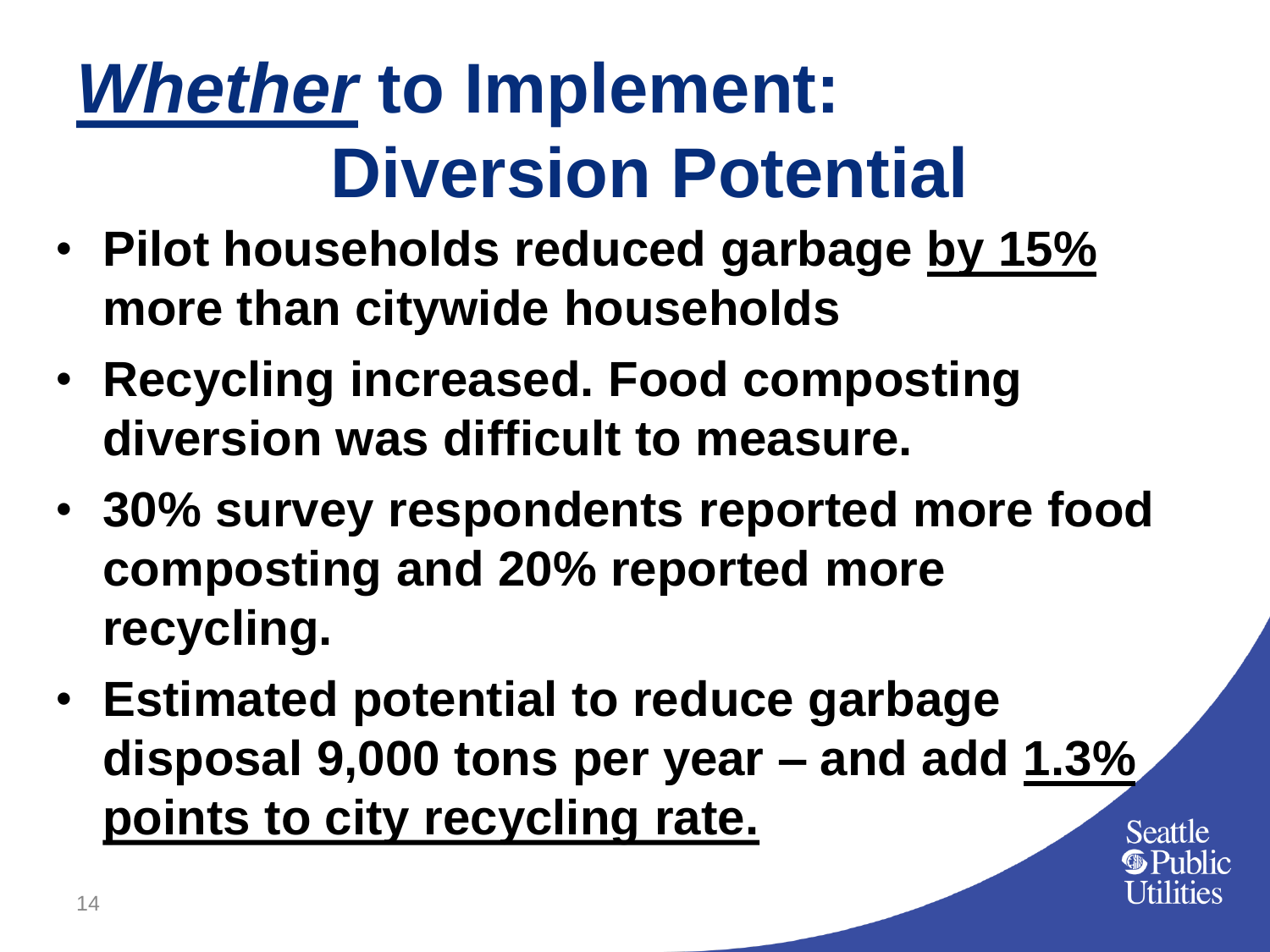# *Whether* **to Implement: Other Environmental Benefits**

- **Approximate 25% reduction in solid waste truck traffic in local neighborhoods**
- **Approximate 15% reduction in solid waste truck emissions, with regional and global benefits**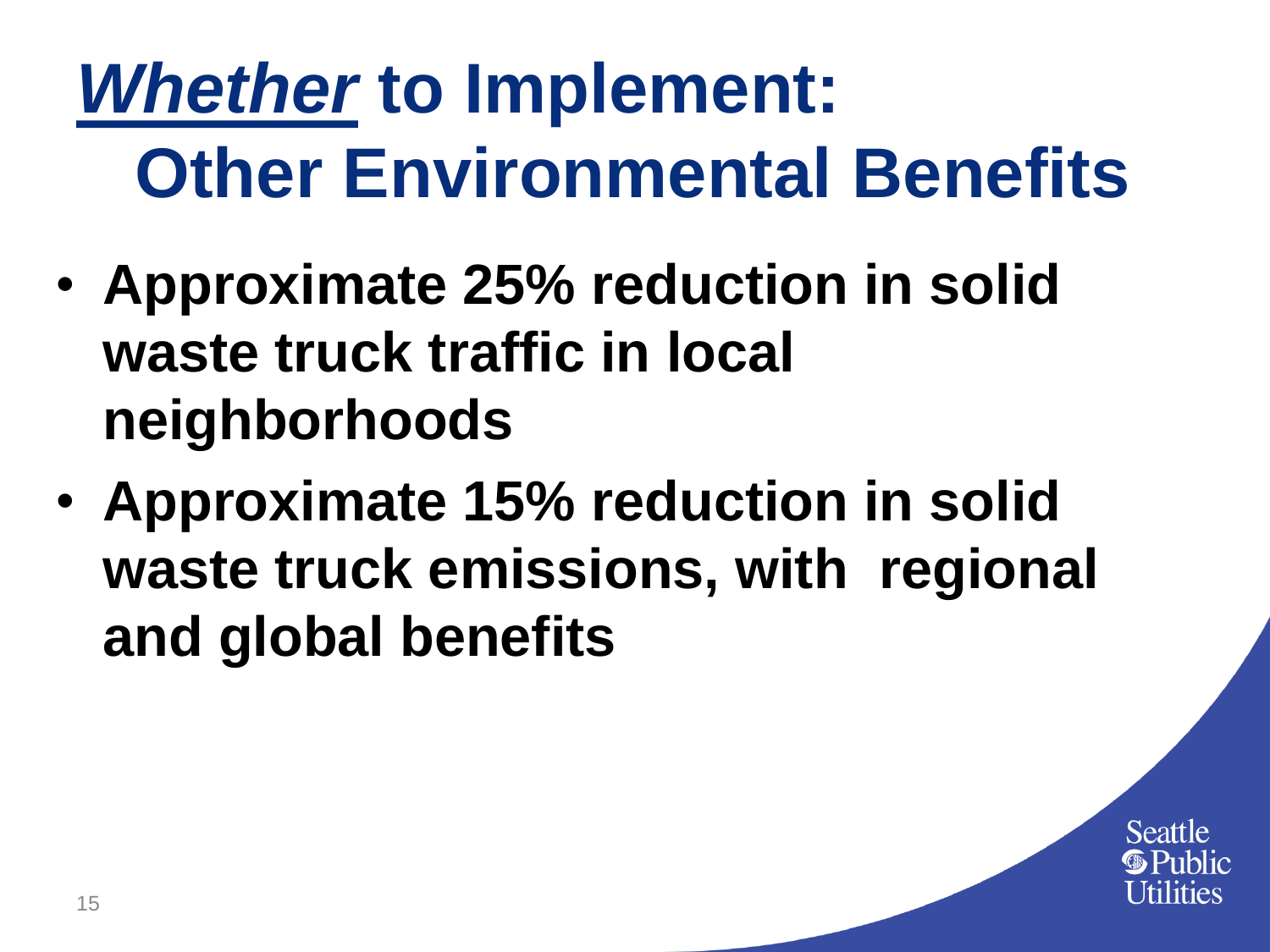## *Whether* **to Implement: Pilot Neighborhood Impacts Neutral Impact:**

39% said they did not notice any difference in their neighborhood

### **Positive Impacts:**

34% noticed less truck traffic

### **Negative Impacts**

36% said there were more overflowing garbage and recycling containers 20% said their neighborhood look messier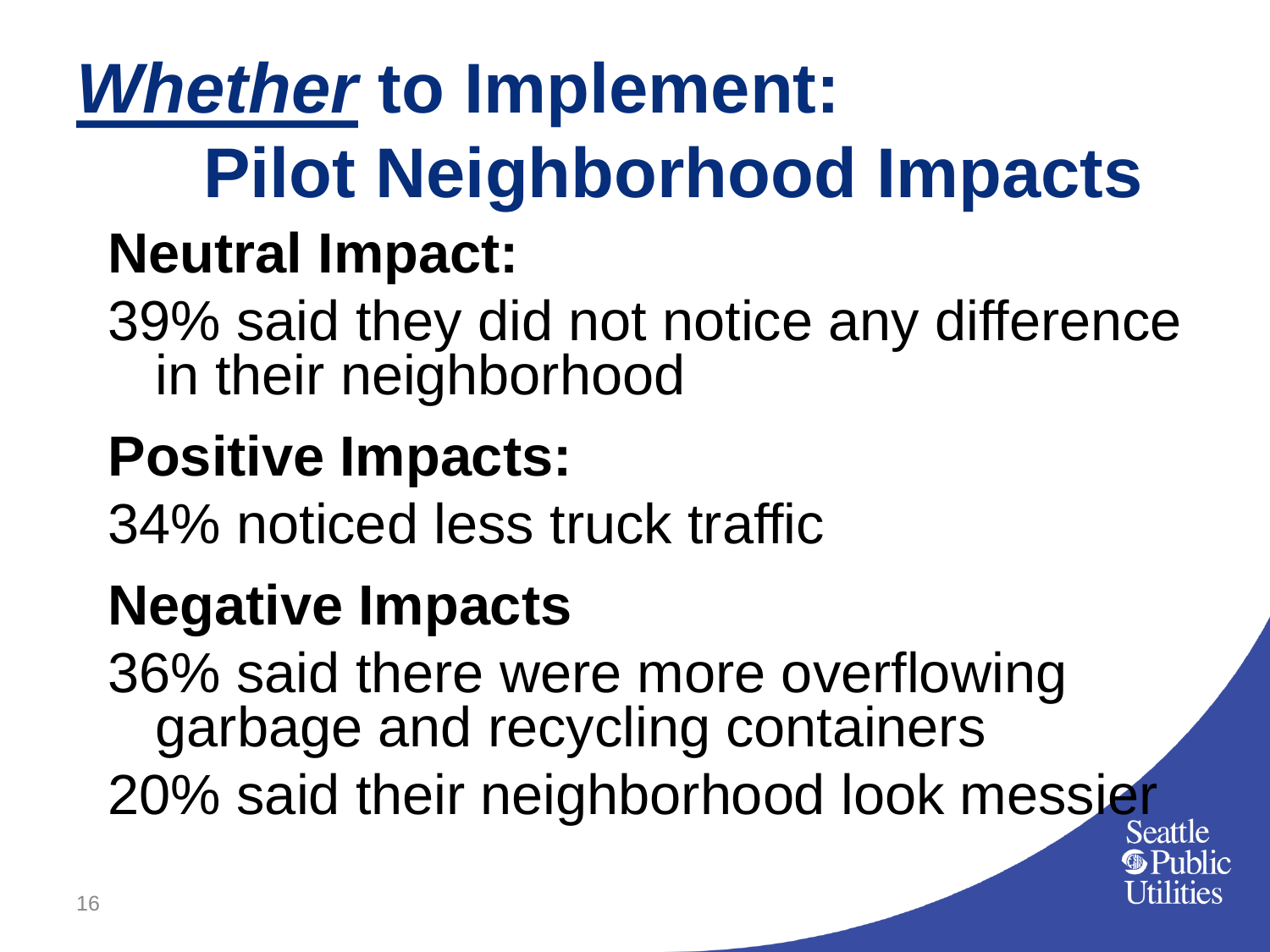## **Differences in Neighborhoods**

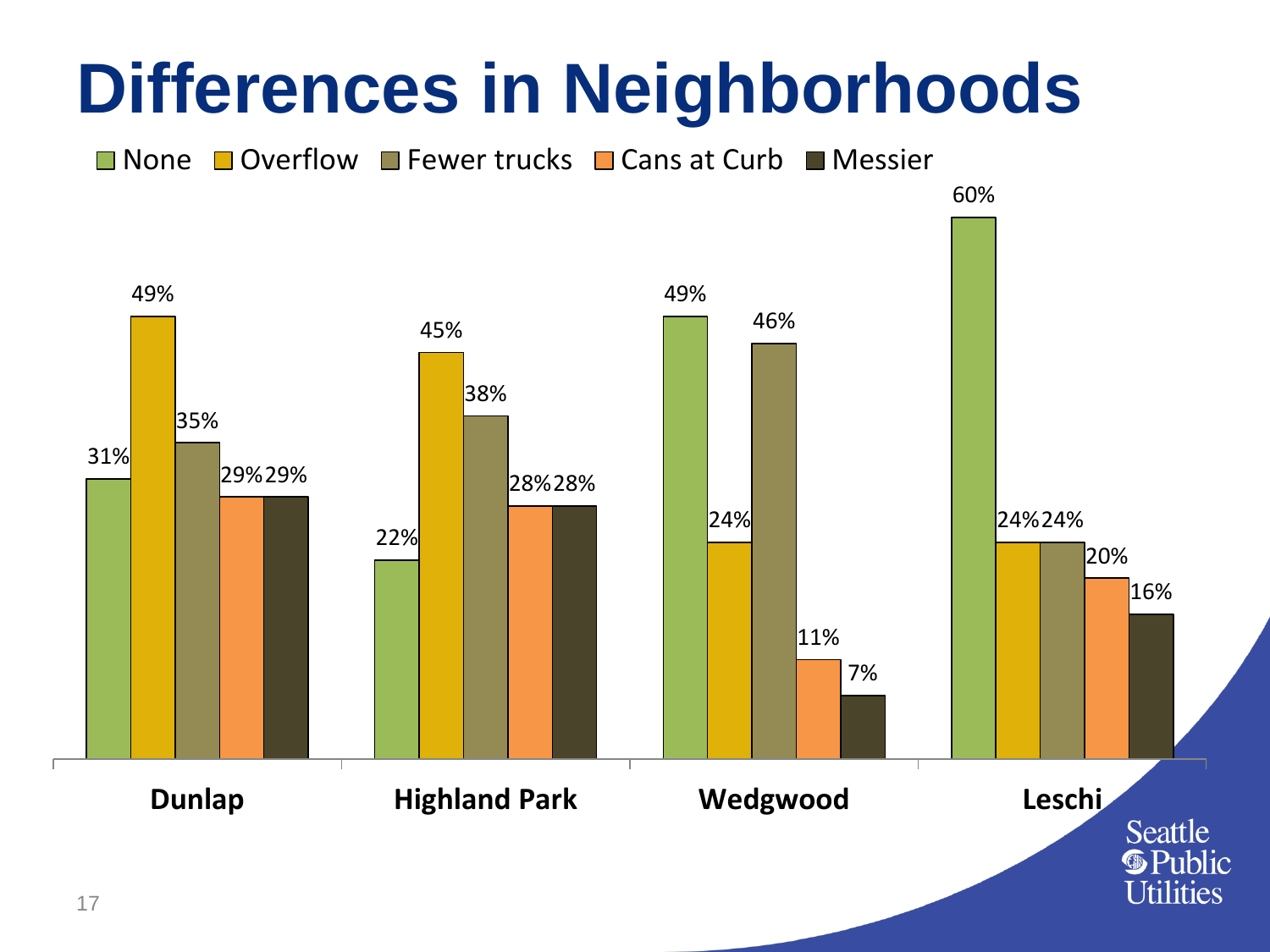# *Whether* **to Implement: Financial Impacts**

#### **Solid waste fund impacts:**

- Overall savings up to \$5-6M per year
- 3% saving on all customer revenue OR
- 6% saving on household customer revenue

#### **Household customer impacts:**

- "Can upsizers" (10-30%) likely to pay more
- "Can keepers" (70-90%) likely to have moderate savings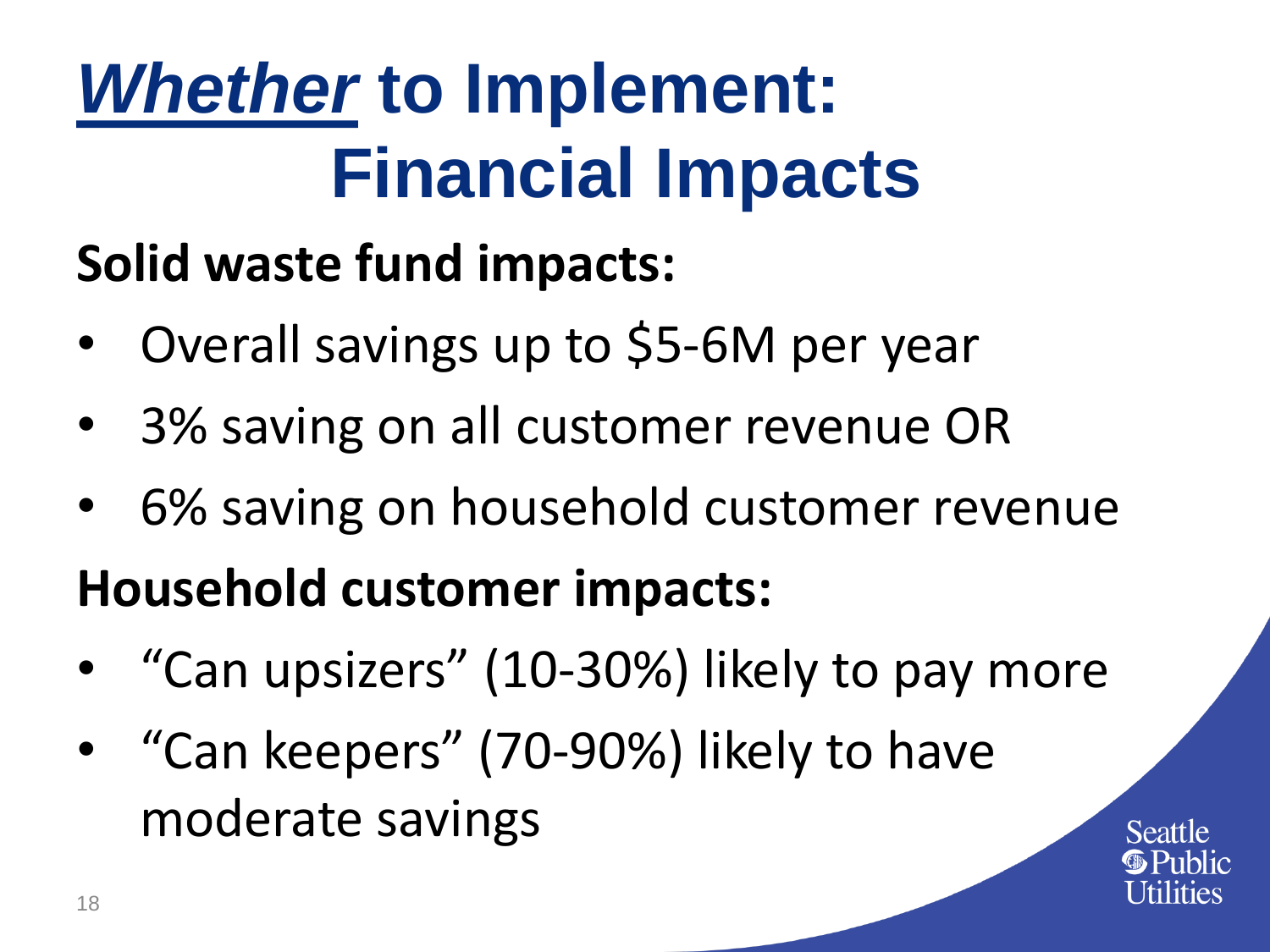# *How* **to Implement: Potential Transition Measures**

- **Participants identified potential improvements for citywide service, such as free extra garbage or pickups, weekly recycling, diaper pickup, and new containers.**
- **All these measures could ease a transition, but could also reduce truck benefits, cut into potential savings or eliminate customer bill discounts.**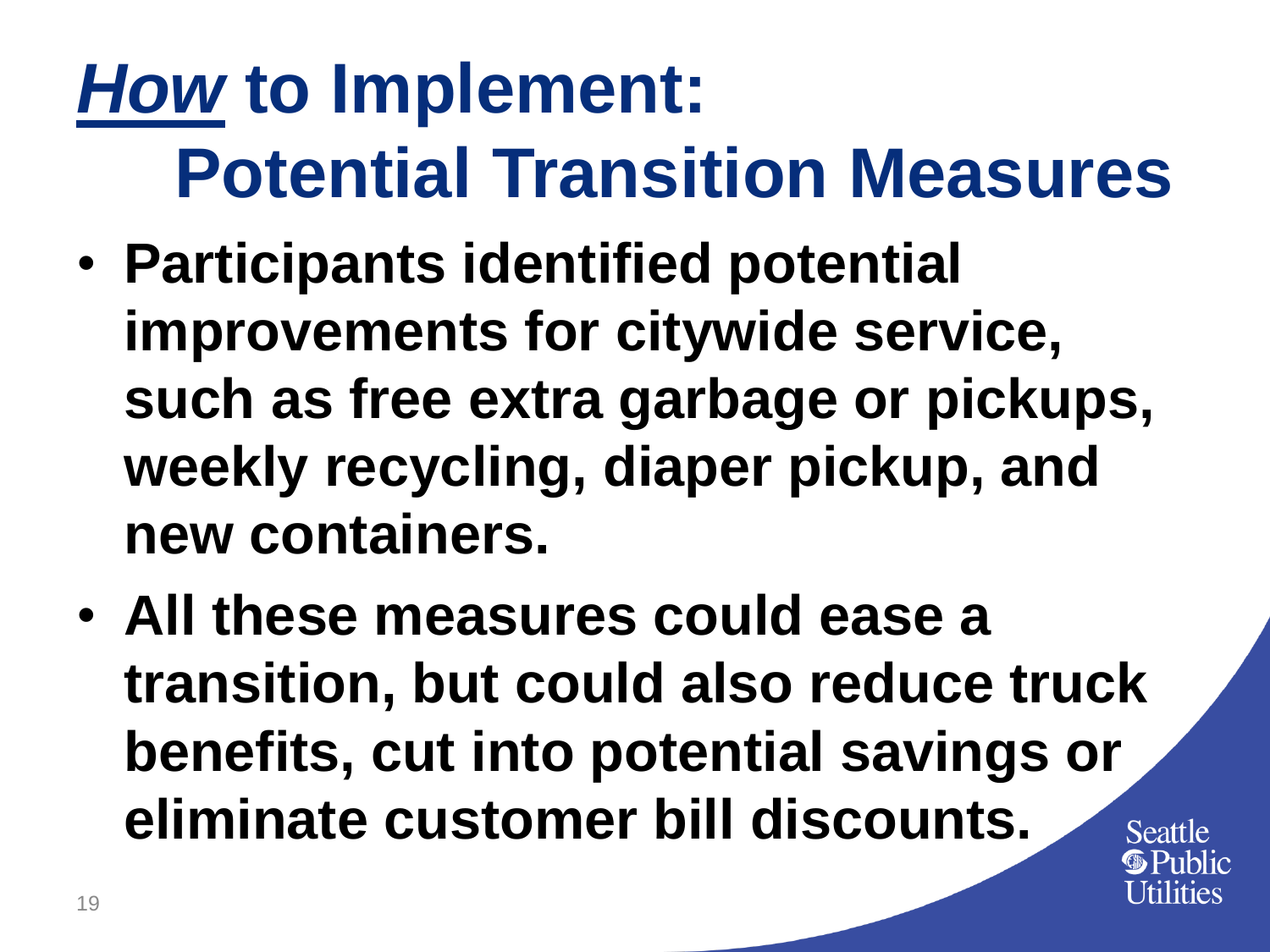# **Key Policy Considerations**

- **1. Is projected customer satisfaction high enough?**
- **2. Can projected lower satisfaction for key demographics and potential neighborhood impacts be addressed?**
- **3. Is this the best program to boost composting and recycling?**
- **4. What level of transition measures are reasonable or affordable?**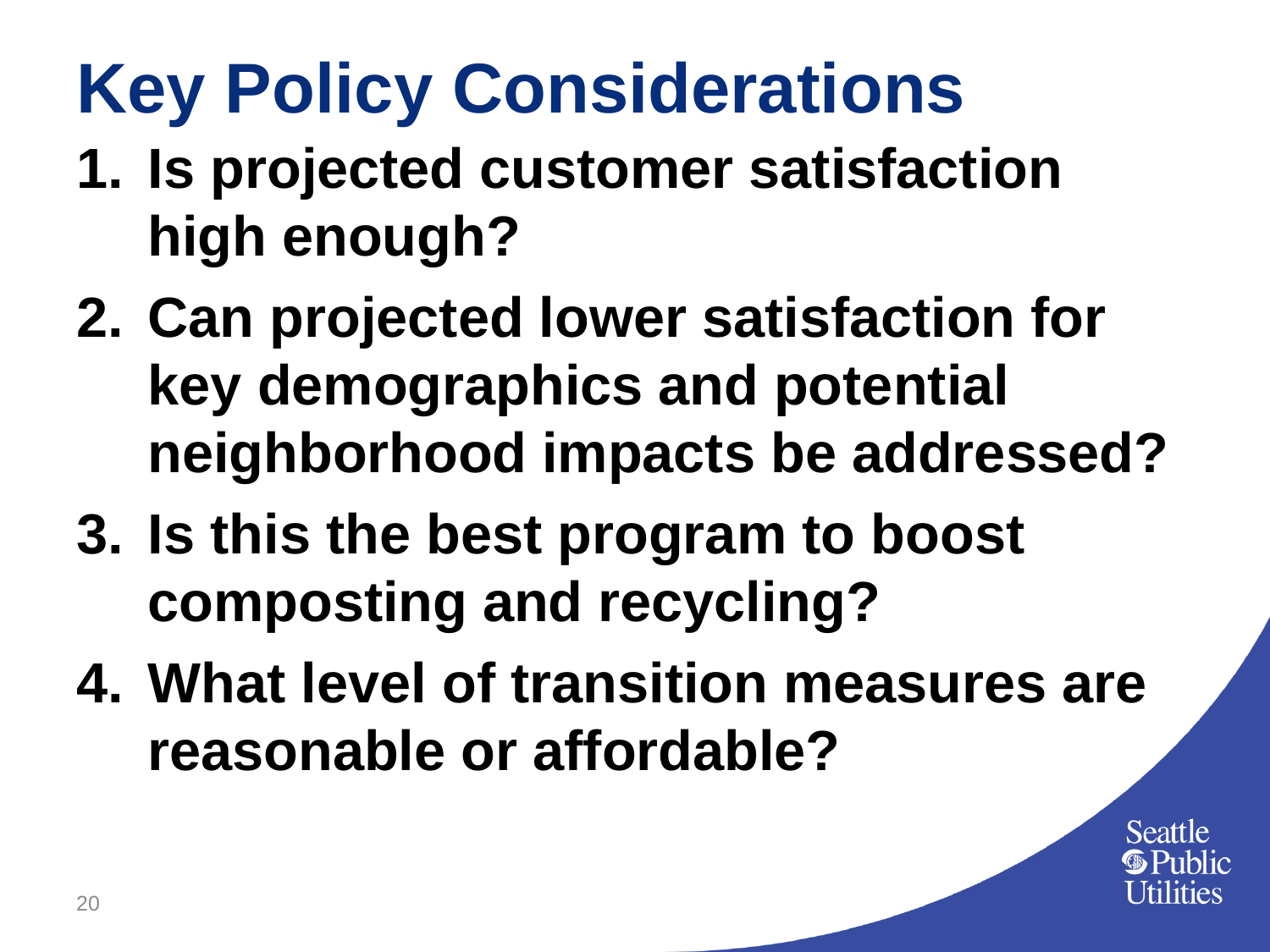## **SWAC Recommendation**

- **Implement Citywide for residential households in April 2015**
- **Address potential lower satisfaction with impacted neighborhoods or populations**
- **Mitigate impacts of overflowing containers, household costs, and potential neighborhood dumping**